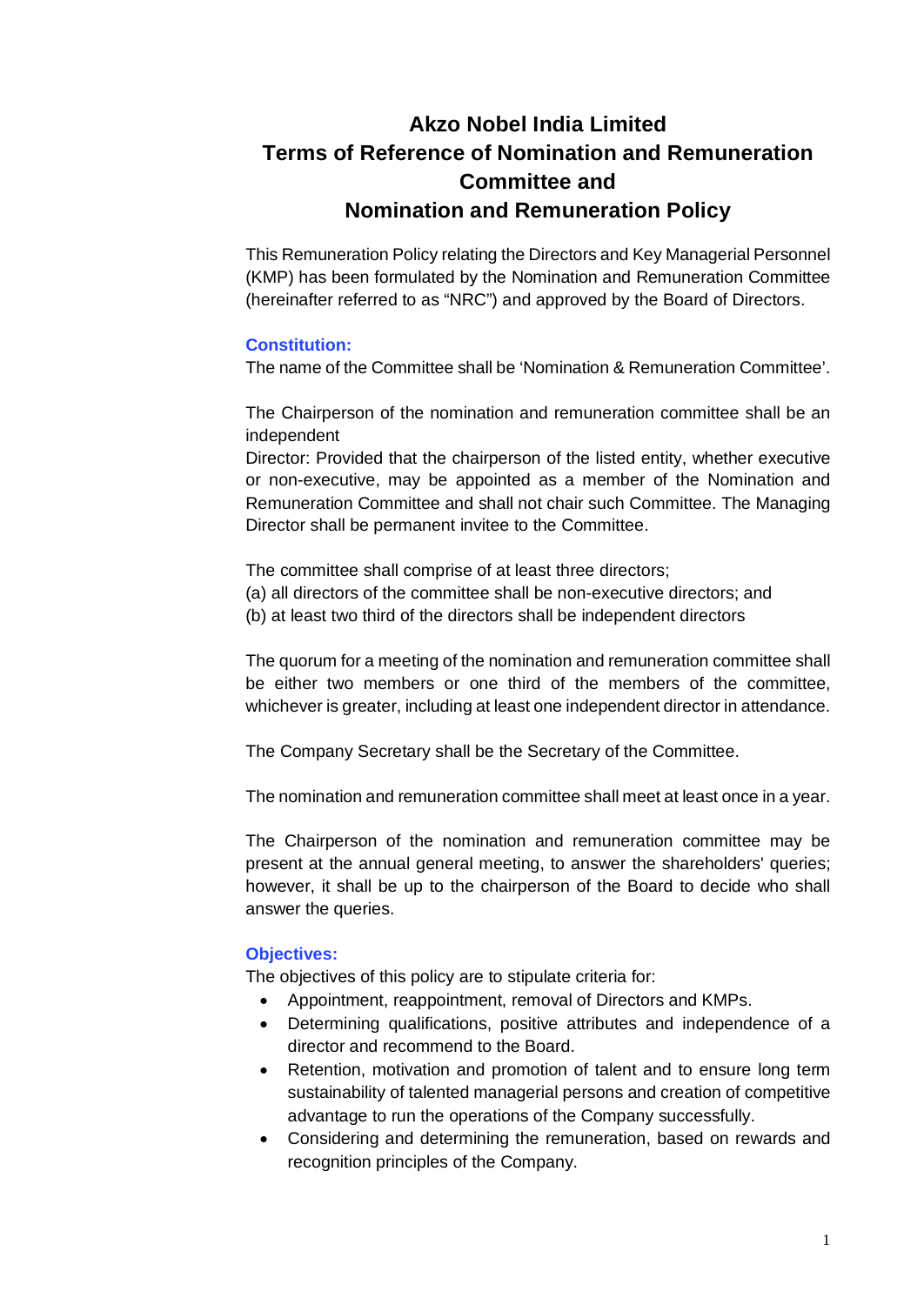# **Definitions:**

- 'Board' means Board of Directors of the .
- 'Directors' means Executive Directors, Non-Executive Directors and/ or Independent Directors of the Company.
- 'Key Managerial Personnel (KMP)' means
	- i) the Managing Director
	- ii) the Chief Financial Officer
	- iii) the Company Secretary;
	- iv) the HR Head;
	- v) Any other person as defined under the Companies Act, 2013 from time to time

# **Matters to be dealt with, perused and recommended to the Board by the NRC**

The following matters shall be dealt with by the Committee: -

- a) Directors and Board Diversity: Formulating the criteria determining qualifications, positive attributes and independence of a Director and recommend candidates to the Board when circumstances warrant the appointment of a new Director, having regard to qualifications, integrity, expertise, experience and diversity for the position, as may be required by the provisions of the Companies Act, 2013, rules made thereunder or any other enactment for the time being in force and other relevant regulations.
- b) For every appointment of an independent director, the Nomination and Remuneration Committee shall evaluate the balance of skills, knowledge and experience on the Board and on the basis of such evaluation, prepare a description of the role and capabilities required of an independent director. The person recommended to the Board for appointment as an independent director shall have the capabilities identified in such description. For the purpose of identifying suitable candidates, the Committee may:
	- a. use the services of an external agencies, if required;
	- b. consider candidates from a wide range of backgrounds,
	- having due regard to diversity; and
	- c. consider the time commitments of the candidates
- c) Succession plans: Establishing and reviewing succession plans of Board and KMP in line with Company policy in order to ensure and maintain an appropriate balance of skills, experience and expertise and recommend to the Board of Directors their appointment and removal.
- d) Evaluation of performance:
	- i. Formulating the criteria and framework for evaluation of performance of every Director on the Board of the Company or engage with a third-party facilitator in doing so.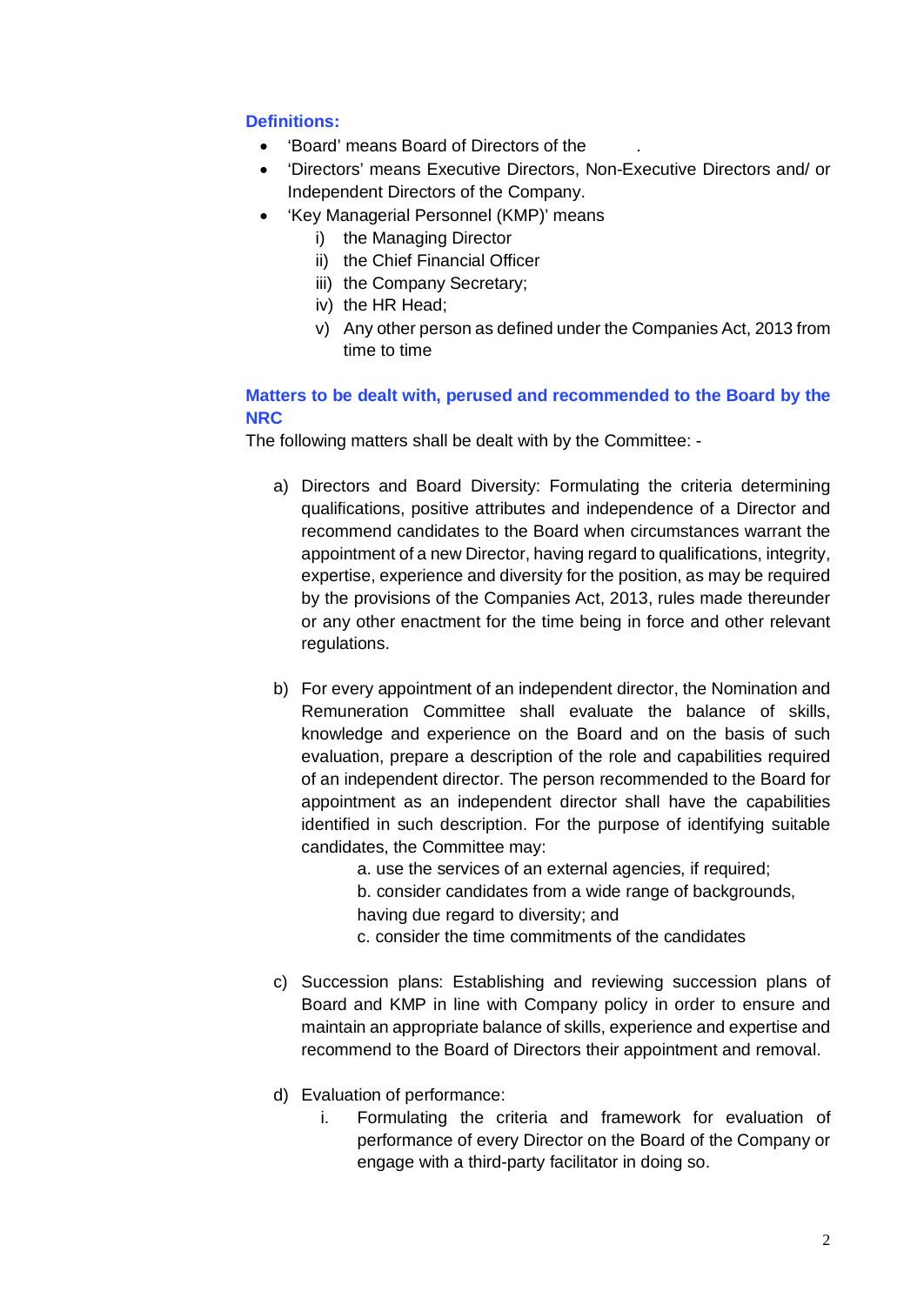- ii. Formulating the criteria for the remuneration of the Executive Directors and KMP in line with the company's policy, provisions of the Companies Act, 2013, rules made thereunder or any other enactment for the time being in force (refer 'Criteria for Remuneration' below).
- iii. Ensuring that Non-Executive Directors are provided with adequate information regarding the business, the industry and their legal responsibilities and duties.
- iv. Determining whether to extend or continue the term of appointment of the Independent Director, on the basis of the report of performance evaluation of independent directors.

# **Criteria for appointment**

The appointment of Directors and KMPs shall be based on the followings criteria:

- Personal characteristics in line with the Company's core values and code of conduct
- Age, number of years of service, specific area of business and period of employment or association with the Company
- Optimal balance of skills, experience and qualifications
- Special achievements and operational efficiency
- Constructive and active participation in the affairs of the Company
- Exercising the responsibilities in a bona fide manner in the interest of the Company
- Compliance with the rules, policies and values of the Company
- Transparent, unbiased and impartial with appropriate levels of confidentiality
- No present or potential conflict of interest
- Age criteria: Directorship of any person as a Non-Executive Director is limited to the age of seventy years, unless a special resolution is passed to that effect, in which case the explanatory statement annexed to the notice for such motion shall indicate the justification for appointing such a person. Age criteria for Executive Directors will be as per Company policy and reviewed from time to time.
- Terms and Tenure: Independent Directors may be appointed for a term of 3 years, which may be extended for another term of 3 years, subject to shareholder approval.

# **Specific to Directors**

- Composition of the Board, taking into consideration the size of the Company and consistent with the requirement of law;
- Diversity on the Board;
- Independence in case of Independent Directors
- Any other criteria which may be added by the Board at its discretion.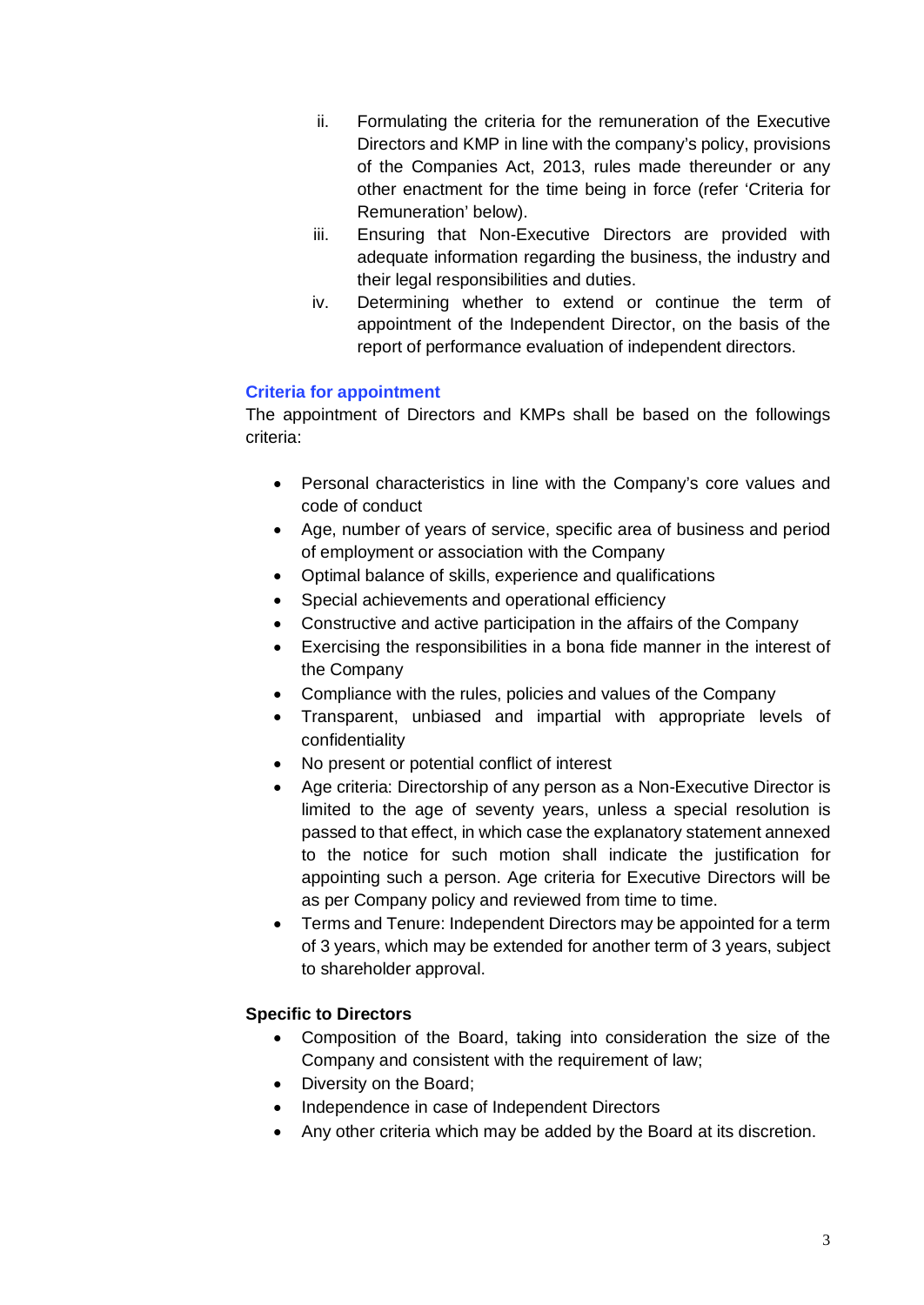### **Criteria for Remuneration**

The Remuneration Policy reflects on certain guiding principles of the Company such as aligning remuneration with the longer-term interests of the Company and its shareholders, promoting a culture of meritocracy and creating a linkage to corporate and individual performance, and emphasizing on line expertise and market competitiveness so as to attract the best talent. It also ensures the effective recognition of performance and encourages a focus on achieving superior operational results.

The level and composition of remuneration shall be reasonable and sufficient to attract, retain and motivate the Executive directors and KMP to run the Company successfully. The relationship of remuneration to performance should be clear and meet appropriate performance benchmarks. The remuneration should also involve adequate balance between fixed and variable components reflecting short- and long-term performance objectives appropriate to the working of the Company and its goals.

The remuneration payable to each Independent Director is based on the remuneration structure as determined by the Board, and is revised from time to time, depending on individual contribution, the Company's performance, company's policy and the provisions of the Companies Act, 2013 and the rules made thereunder. The remuneration to the Non-Executive Directors (including Independent Directors) may be paid within the monetary limit approved by the shareholders, subject to the limit not exceeding 1% of the profits of the Company computed as per the applicable provisions of the Companies Act 2013. Independent Directors who are employed with the parent Company are paid a sitting fee of Rs 50,000/-per meeting and Commission as approved by the Board/Shareholders from time to time.

#### **Process of Appointment**

Appointment of Executive Directors and KMPs will be in compliance with the procedure laid down under the provisions of the Companies Act, 2013, rules made thereunder or any other enactment for the time being in force including Listing Regulations.

The job description in case of KMPs will be pre aligned with NRC before search. The NRC will be apprised of the appointment status of Executive Directors and KMPs at appropriate intervals. NRC will be consulted for the final two shortlisted candidates. In case of CFO appointment (in addition to NRC), the Audit Chairperson will be consulted and approval of the Audit Committee will be a pre-requisite.

### **Policy review**

This policy is framed based on the provisions of the Companies Act 2013 and rules thereunder and other relevant regulations, in line with the Company's objectives and shareholders' interests. In case of any subsequent changes in the provisions of the Companies Act or any other regulations which makes any of the provisions in the policy inconsistent with the Act or regulations, then the